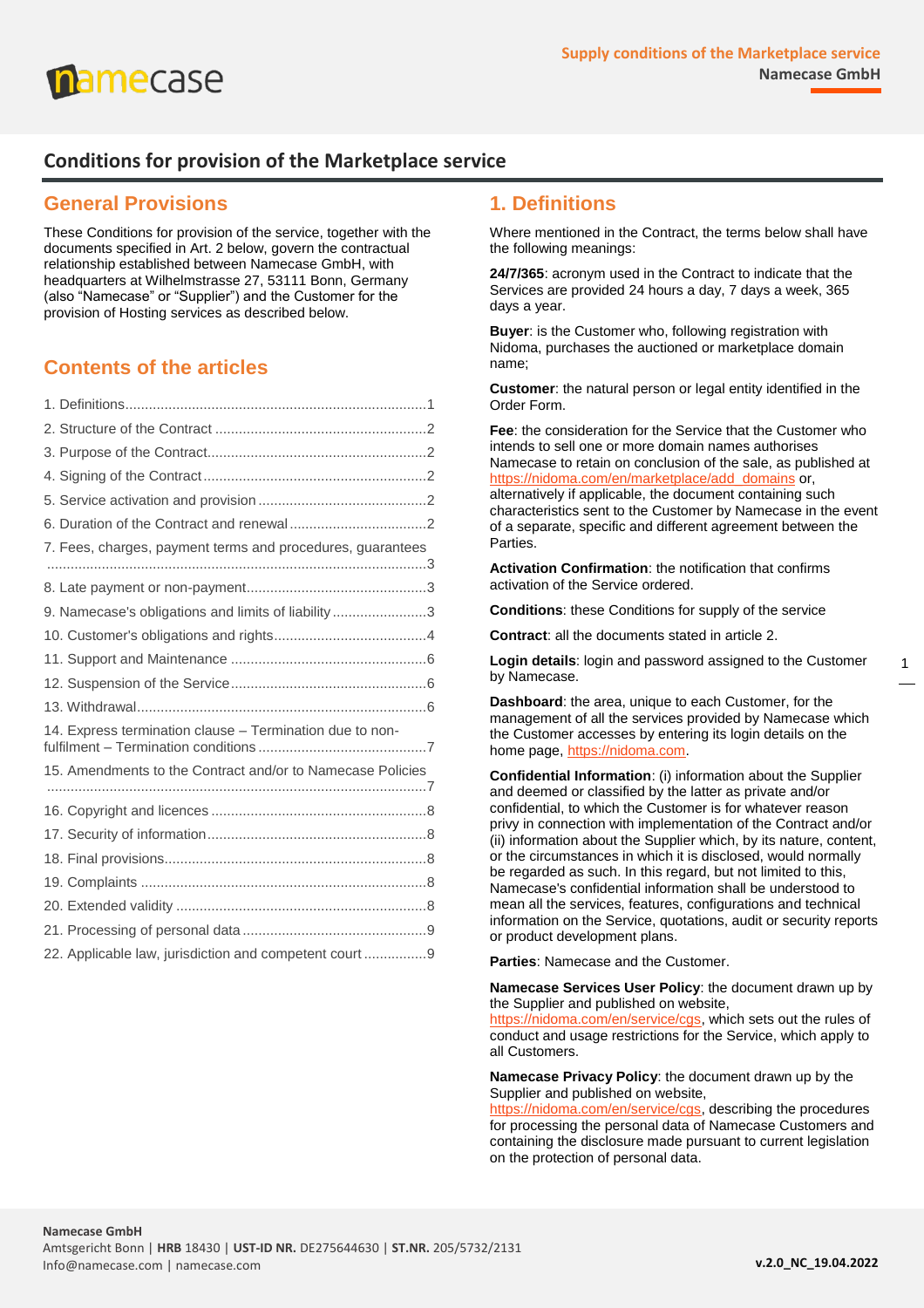

**Service:** the Marketplace service consisting of access to an electronic commerce platform made available by Namecase at the link, [https://nidoma.com/en/marketplace/search,](https://nidoma.com/en/marketplace/search) which allows the Customer to put up for sale and/or purchase one or more domain names, with the options specified in the link , [https://nidoma.com/en/marketplace/add\\_domains,](https://nidoma.com/en/marketplace/add_domains) by paying the Supplier the Fee, if due, on successful completion of the transaction.

**Technical specifications**: the information published on the webpages, [https://nidoma.com/en/service/sell,](https://nidoma.com/en/service/sell) containing the technical features of the Service.

**Seller:** this is the Customer who, following registration on Nidoma, sells its domain name within the auction or marketplace.

# <span id="page-1-0"></span>**2. Structure of the Contract**

The Contract is comprised of the following documents:

- a) The Conditions of Supply
- b) The Technical Specifications
- c) The Namecase Services User Policy
- d) The Namecase Privacy Policy

# <span id="page-1-1"></span>**3. Purpose of the Contract**

**3.1** The purpose of the Contract is to supply the Service to the Customer in accordance with the technical and financial characteristics, type and procedures stated on website, [https://nidoma.com,](https://nidoma.com/) including those relating to the method of sale/purchase of the domain name through the Service itself. With specific reference to the Auction Service, this is provided by Nidoma in the manner specified at the link, [https://nidoma.com/en/service/howto,](https://nidoma.com/en/service/howto) and allows the Customer who uses the Service as a Seller to offer own domains for sale at auction, which can be purchased by other Namecase Customers as Buyers.

Offers to sell/buy the domain name made by the Customer through the Service are binding on the offer or for 7 consecutive days from the date on which the offer is published through the Service itself.

Any further service with respect to the purpose of the Contract may be provided, subject to a feasibility study, upon the specific request of the Customer according to the conditions, terms and consideration to be agreed.

# <span id="page-1-2"></span>**4. Signing of the Contract**

**4.1** The Contract will be executed as of the date of the Customer's acceptance, followed by the sending of activation Confirmation containing the Service Access Credentials. In any event, it is hereby understood that the Customer's use of the Services shall constitute acceptance of all contractual conditions.

**4.2** The Customer acknowledges and agrees that it is entering into a contract whose sole valid and effective version is that in the German language, whereas the other versions provided by Namecase in any other foreign language are made available to the Customer only as a courtesy.

# <span id="page-1-3"></span>**5. Service activation and provision**

**5.1** The Customer is required to perform any actions required of it for the purpose of activating the Service; any delays due to inaction on the Customer's part will not be attributable to Namecase. In any case, the Customer will be informed of any delays in activating the Service.

**5.2** The Service is provided until the Contract expires.

**5.3** It is expressly understood that Namecase is not subject to any general monitoring obligation; accordingly, it does not control or monitor the conduct or actions taken by the Customer through the Service, nor does it control or monitor the information and/or data and/or content processed in any way by the Customer or its appointees and/or associates via the Service; in any case, Namecase is and remains extraneous to the activities that the Customer performs fully independently by remote access via the Internet through the Service Access Credentials. In any event, once the Customer has accessed the Service, it will be the only data controller, in accordance with current legislation on the protection of personal data, for any data entered and/or processed through the Service for the entire duration of the Contract

**5.4** Under no circumstances will Namecase assume any responsibility for the information, data or content released or transmitted and, in any case, processed by the Customer via the Service and in general for their use of the aforementioned Service, and reserves the right to take any measures and actions to protect its own rights and interests, including passing on to the individuals involved information that would help them identify the Customer.

**5.5** The Customer hereby acknowledges and accepts that any change in the sale prices or the chosen option and/or the possible cancellation of one or more domain names will be published through the Service and will therefore become effective within 48 (forty-eight) hours of when it is ordered.

# <span id="page-1-4"></span>**6. Duration of the Contract and renewal**

**6.1** The Contract shall have an indefinite duration, starting from the date on which the Service is activated.

**6.2** Without prejudice to the other cases of termination governed by the Contract, either Party may withdraw from it in writing in the manner set out in article 13 below. When the contractual relationship comes to an end, for whatever reason, the Service will be deactivated and the Parties will be free from their reciprocal obligations.

**6.5** The Customer acknowledges that, once the Contract comes to an end, it will no longer be possible to recover any data and/or information and/or content entered and/or processed by it through the Service and hereby undertakes, prior to termination of the Contract, to make a copy of the data and/or information and/or content. In any event, for all cases of termination of the Contract, the Customer shall hereby hold Namecase harmless against any and all liability for any loss or the total or partial damage of data and/or information and/or content entered and/or processed by the Customer through the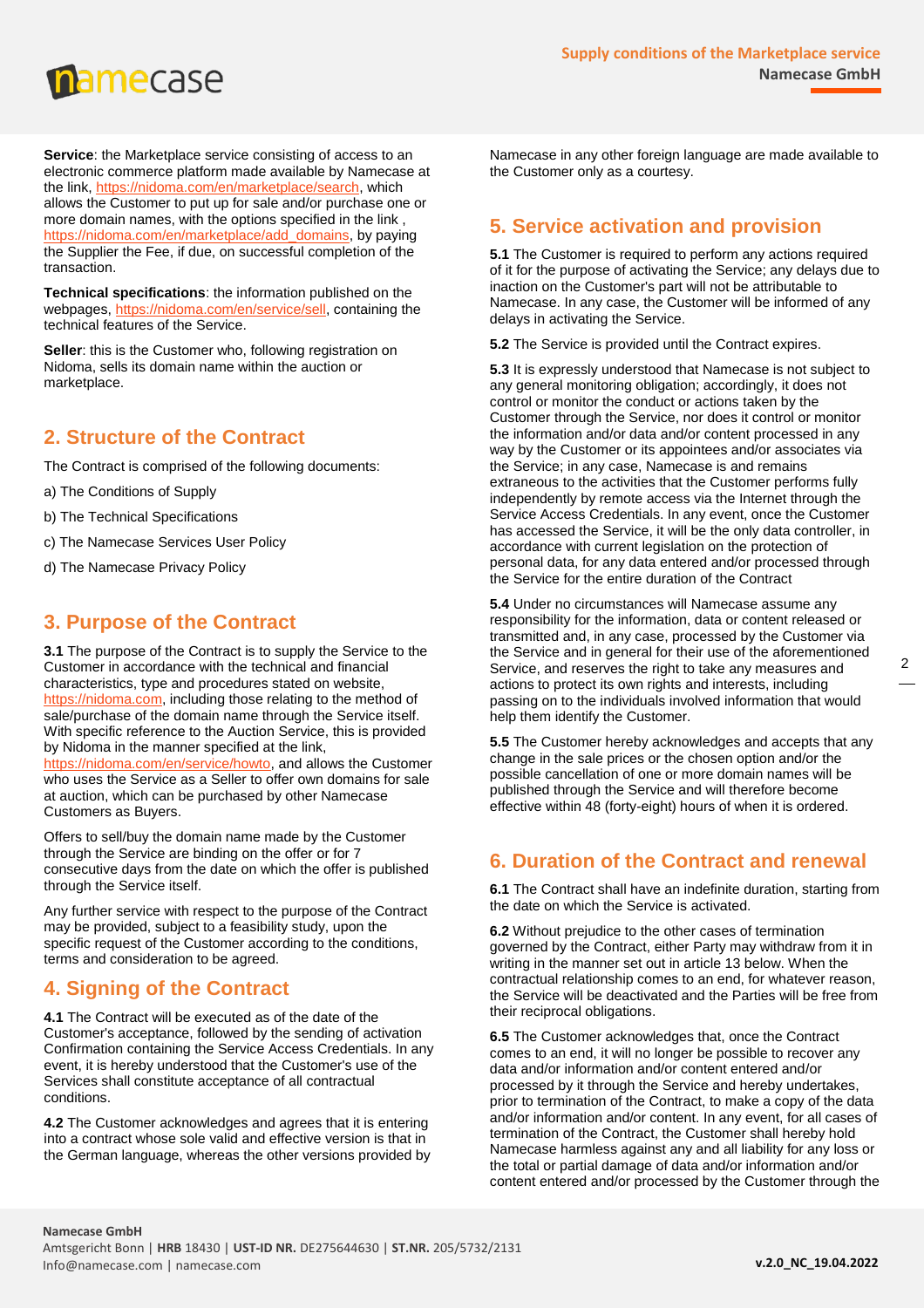mamecase

Service. The Customer shall remain solely responsible for any recovery of the data, information and/or contents entered and/or processed by the same, following reactivation of the Service, by entering into a new Contract.

#### <span id="page-2-0"></span>**7. Fees, charges, payment terms and procedures, guarantees**

**7.1.1** The Customer hereby acknowledges and accepts that the purchase and/or sale fee will be acquired by Namecase through a trust service chosen by it). In the event of the sale of one or more domain names by the Customer, unless specifically, separately and otherwise agreed between the Parties, the Customer authorises Namecase to withhold the Fee from the amount due to it by the buyer through the Service.

**7.1.2** The amounts stated by the Customer for sale through the Service are to be understood as inclusive of VAT, which, as well as any other tax charge resulting from performance of the Contract, will be borne by the Customer.

**7.2** Any transaction carried out by the Customer shall bear a specific identification number and, once successfully concluded, Namecase will issue the corresponding invoice within the relevant month for the fee amount due. All amounts paid by the Customer shall be invoiced by Namecase. In any case, the Customer hereby releases the Supplier from all and any liability resulting from the transactions or payments made.

**7.3** The Customer expressly acknowledges and agrees that the invoice may be sent and/or made available to it electronically.

**7.4** If the Service is offered as a free promotion, the provisions of these Supply Conditions relating to payment of the fee shall not apply until the term agreed between the Parties.

**7.5** On the basis of exclusive assessments of suitability carried out by Namecase, the latter reserves the right to request that, before or after execution of the Contract, the Customer provide suitable means of guarantee and/or specific payment methods and/or terms for fulfilment of the Customer's obligations arising from the Contract.

# <span id="page-2-1"></span>**8. Late payment or non-payment**

**8.1** The Customer may not raise objections of any kind if it is not in compliance with its payment obligations and/or has not provided Namecase with the relevant documents.

**8.2** In the event that, for whatever reason, the payment made by the Customer is not valid or is revoked or cancelled by the Customer, or is not made, confirmed or credited to Namecase within 7 (seven) days of the date thereof, the latter reserves the right to suspend and/or interrupt the activation and/or supply of the Service with immediate effect if it has already been activated and/or the Dashboard. During the suspension of the Service and/or the Dashboard, whatever the reason, the Customer may not have access to data and/or information and/or content entered, transmitted and/or in any case processed by it by via the Service.

**8.3** If the payment is not credited within 3 (three) days of suspension of the Service and/or of the Dashboard, Namecase will proceed with the final interruption of the Service and/or the final cancellation of the unpaid orders and/or of the Dashboard if possible in the absence of additional active services.

# <span id="page-2-2"></span>**9. Namecase's obligations and limits of liability**

**9.1** Namecase gives the Customer a guarantee for supply and use of the Service on a 24/7/365 basis, in accordance with the provisions of the Technical Specifications and of the Contract.

**9.2** Namecase's obligations and responsibilities to the Customer are exclusively those defined by the Contract and therefore, in the event of any breach or default attributable to Namecase, it shall not be liable for an amount in excess of 1% of the fee paid by the Customer for the transaction affected by the harmful event. Any other indemnity or compensation to the Customer for direct or indirect damages of any nature and type is hereby expressly excluded.

**9.3** Under no circumstances will Namecase assume any responsibility for the information, data or content issued or transmitted and, in any case, processed by the Customer via the Service and in general for use of the aforementioned Service, and in any case reserves the right to take any measures and/or actions to protect its own rights and interests, including passing on to the parties involved information that would help to identify the Customer.

**9.4** It is hereby understood, which the Customer hereby acknowledges and accepts, that Namecase shall not be liable under any circumstance for damage suffered directly or indirectly by the Customer itself and/or by Third Parties as a result of use of the Service.

**9.5** In the event that the Customer is a Government Authority, Namecase assumes all obligations relating to the traceability of financial flows referred to in current legislation.

**9.6** Namecase reserves the right to periodically modify the Service Access Credentials, which will be promptly communicated to the Customer by sending them to the relevant email address.

**9.7** Namecase assumes obligations of means and not of result; accordingly, it may not be held liable for any direct or indirect damage suffered by the Customer following errors in data communicated by the latter to Namecase and in any case due to failure to assign the domain name to the Customer, regardless of the reason. Namecase does not guarantee that the Service will be perfectly suited to particular purposes or in any case to the Customer's requirements.

**9.8** Namecase agrees to ensure the best functioning of the system, but shall not bear any responsibility with respect to the Customer or Third Parties for delays, poor operation, suspension and/or interruption in the provision of the Service brought about by causes not attributable to it, including, but not limited to:

a) accidental events, catastrophic events or force majeure;

b) third-party events, including those involving a Namecase supplier;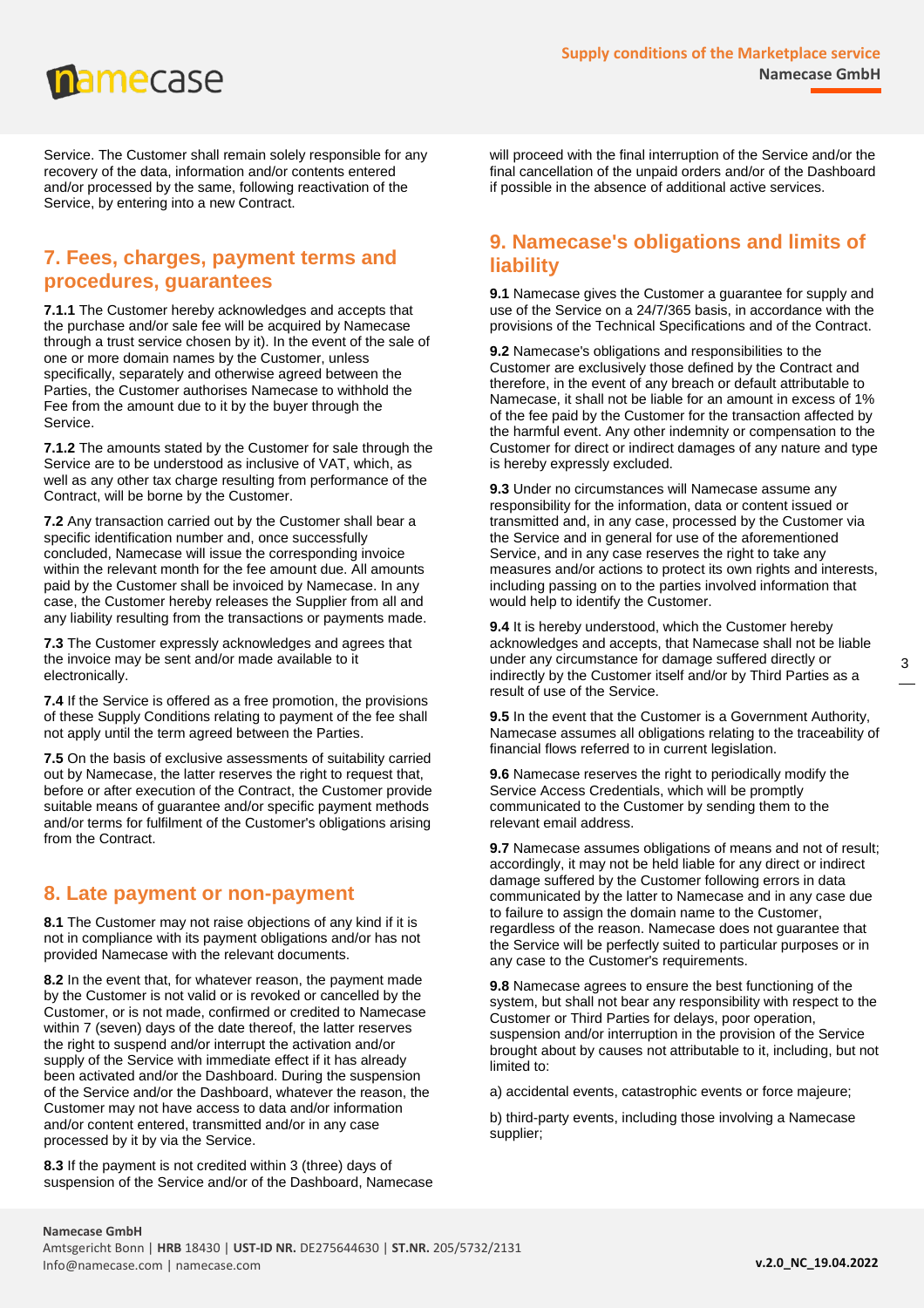mamecase

c) malfunctioning or non-compliance of connection equipment possessed by the Customer or in any case that used by the same;

d) tampering or interference with the services or equipment by the Customer or by Third Parties not authorised by Namecase;

e) failures and malfunctioning of machines and software, whether owned by Namecase or its suppliers.

**9.9** In the event of even a partial breach of one of the obligations assumed by the Customer under this contract, Namecase reserves the right, at its discretion, to suspend its provision of the Service, or to exclude from it the individual domain names, directly or indirectly, involved in the breach.

# <span id="page-3-0"></span>**10. Customer's obligations and rights**

**10.1** The Customer is entitled to use the Service 24/7/365 in accordance with the Technical Specifications and the provisions of the Contract and acknowledges that in the event of any violation or non-fulfilment attributable to Namecase, it shall be liable for an amount not exceeding 1% of the fee paid by the Customer for the transaction affected by the harmful event. Any other indemnity or compensation to the Customer for direct or indirect damages of any nature and type is hereby expressly excluded.

**10.2** Pursuant to and for the purposes of current legislation, including criminal law, the Customer guarantees that the data, contact details and information provided to Namecase for finalising the Contract are truthful, accurate, up-to-date and such as to allow its identification, undertakes to inform Namecase, through the reserved area, of any change thereto, and is aware that failure to observe this obligation may lead to consequences including, but not limited to, the withdrawal of the domain name. Namecase reserves the right to verify such data and/or information by also requesting any additional documents that the Customer hereby agrees to submit. In any case, the Customer is and remains solely and exclusively liable, in both a civil and criminal sense, for acting or attempting to act in any way that would compromise or prevent its identification. The Customer shall be considered exclusively liable for all damage suffered and yet to be suffered by Namecase and/or by third parties and, in any case, hereby undertakes to release and/or hold Namecase harmless against any claim, action and/or request for indemnity or compensation for damages that may be brought against it by anyone.

**10.3** For the domain names put up for sale through the Service, the Customer hereby declares that it is their legitimate owner and in any case that it has received in this regard all the formal delegated powers and/or authorisations necessary and provided for by current legislation to carry out the aforementioned activity, thereby releasing and/or holding Namecase harmless against any claim, action and/or request for indemnity or compensation for damage that may be brought against it by anyone

**10.4** Namecase may not in any way be held liable for any damage suffered and to be suffered by the Customer and/or by third parties if, pending the transaction, the domain name put up for sale through the Service is withdrawn from the sale or is transferred to third parties; in such cases, without prejudice to the Customer's action against the seller, Namecase will only

be required to reimburse the Buyer Customer for any amount collected for the purposes of the transaction.

**10.5** Subject to the provisions regarding the processing of personal data, the Customer guarantees, with reference to third-party data that it may process during use of the Service, that it has previously supplied them with the information required by current legislation on the protection of personal data and that it has obtained their consent for processing the data. In any event, it is hereby understood that, in relation to said data, the Customer shall act as Data Controller and shall assume all the obligations and liabilities associated therewith, and shall hold Namecase harmless, pursuant to Article 10.16 below, against any dispute, claim or demand brought by third parties in relation to said processing scenarios. In any event, having gained access to the Service, the Customer shall be the only data controller, pursuant to current legislation on the protection of personal data, for any data entered and/or processed through the Service.

**10.6**The Customer declares that he/she has all the technical knowledge required to ensure the correct use, administration, and management of the Service, and in all cases acknowledges and accepts that the processing of data and/or information, and/or content that he/she has put in place through the Service and its subsequent dissemination on the Internet through the Service itself are performed solely at the Customer's own risk and under his/her responsibility.

**10.7** The Customer acknowledges and accepts that any operation performed through the Service shall be presumed to have been performed by said Customer and that third parties' knowledge of the login credentials and/or other codes assigned to the Customer by Namecase may enable said third parties to make inappropriate use of the Service and to access information and/or content or data processed thereby. As such, the Customer agrees to safeguard and use said Credentials and/or codes with maximum confidentiality and diligence, to change them on a regular basis and at intervals not exceeding 3 (three) months, and to inform Namecase in a timely manner of any unauthorised use thereof or of any other security breach discovered.

#### **10.8** The Customer also:

a) declares that it has the right to use and/or the legal availability of the domain name offered for sale through the Service and in any case to do everything necessary to avoid harm to or adverse consequences for Namecase, its policies, or the rights and/or interests of third parties as a result of its registration and/or the domain name itself;

b) declares that it has checked that the domain names offered for sale through the Service are owned exclusively by the seller and that in any case they do not harm or violate the rights/interests of third parties;

c) declares that in the event of a violation of or documented adverse effect on the rights/interests of third parties, Namecase reserves the right to exclude from the Service the domain names through which said violation/adverse effect takes place;

d) undertakes to use the Service solely for lawful purposes as permitted by the provisions of law that apply from time to time, by customs and general practice, by the rules of due diligence and in any case without violating the rights of any third parties, thereby assuming all responsibility in this respect. The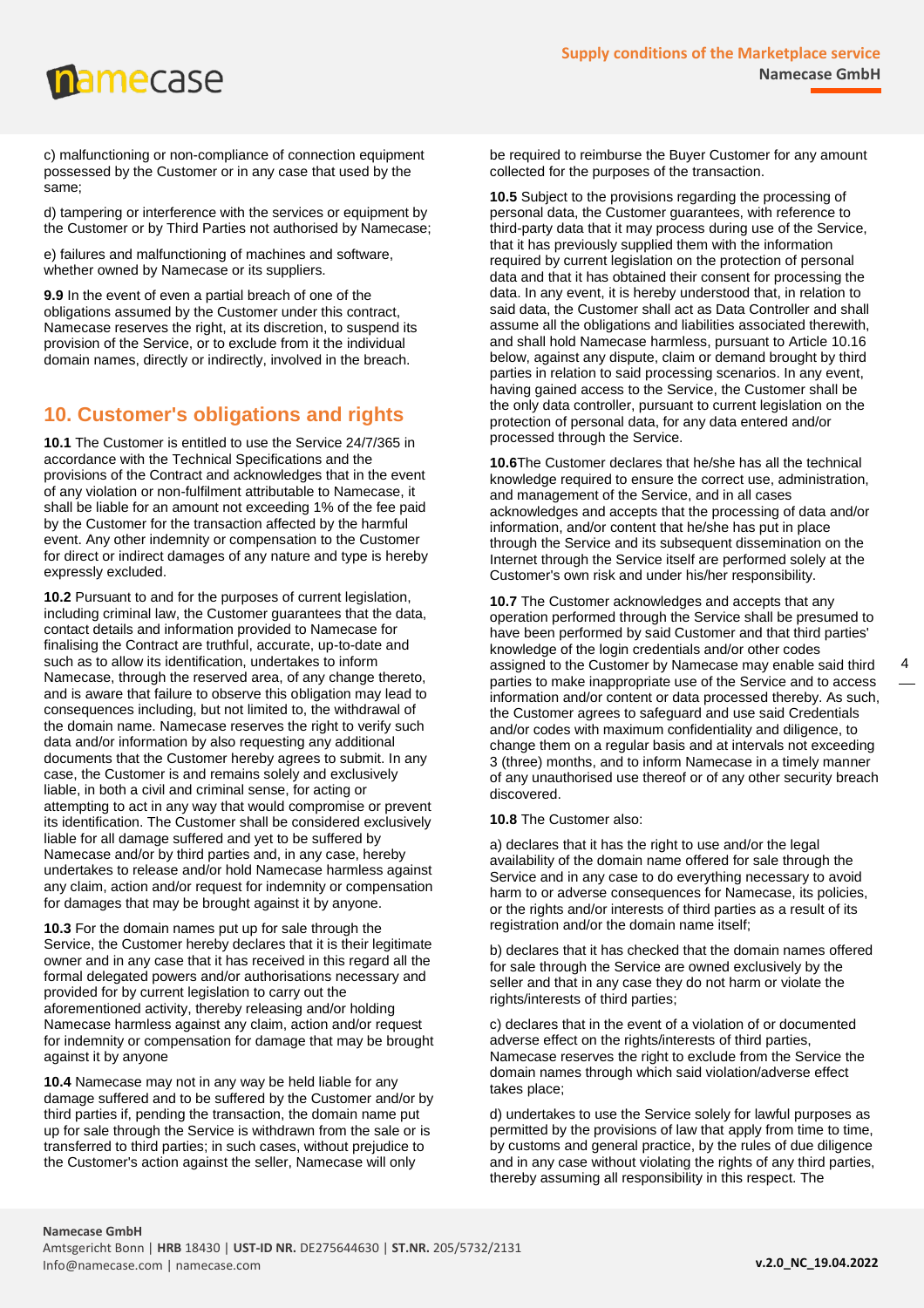

Customer also declares that it is the sole and exclusive administrator of the Service and as such declares that it is solely responsible (i) at its own risk, for the management of data and/or information and/or contents processed by it through the Service, for their security, for their updating, for their storage and for carrying out any other activity deemed useful or necessary for ensuring their integrity, and to this end undertakes, at its expense and under its responsibility, to apply appropriate and adequate security measures; (ii) for the content of the information, and the data accessible and/or made available through the Service and in any case, transmitted, disseminated or made available online by the Customer; (iii) for any malfunction of the Service for any use not in accordance with the Namecase Services User Policy; (iv) for the loss or disclosure of the Service use codes or any additional codes assigned to it by Namecase; (v) for the management of access to its Dashboard (any connection, modification of the Service or order made through the Customer's Dashboard if presumed to have been made by the Customer).

e) undertakes to complete the transfer of the domain name made through the Service using exclusively the model contract made available on the web page, <https://nidoma.com/en/service/cgs>;

f) undertakes to do everything necessary to carry out and complete its transfer, once the agreement for sale of the domain name has been concluded;

g) acknowledges and accepts that if the domain name sold/purchased has an extension managed by Namecase, the latter will transfer it to the buyer using the personal data provided at the time of purchase;

h) acknowledges and accepts that, unless it is notified otherwise in writing by the Customer, valid and effective from the day following its receipt, Namecase is authorised to publish all transactions on domain names concluded through the Service;

**10.11** Under its own responsibility and at its own expense, the Customer shall equip itself with all devices (including, but not limited to, telephone, data transmission and processing devices and programs) suitable and necessary for accessing and availing itself of the Service. Namecase does not provide any guarantee concerning the compatibility of equipment, programs (hardware and software) and applications used by the Customer with the Service, even if made available by Namecase. All respective checks shall fall under the sole responsibility of the Customer.

**10.12** As regards proof of all the operations performed from the Dashboard, the Customer acknowledges and accepts, on its behalf and on behalf of any third parties whom it may have authorised to use the Service, that only Namecase's Logs kept in accordance with the law shall be deemed valid. On the other hand, the Customer shall be solely and exclusively responsible for any other operation performed for it or for third parties or directly by the latter, as regards use, management and administration of the Service; accordingly, with regard to these operations, it undertakes to:

a) comply, or ensure that third parties comply, with the legislation in force, whenever it applies to them, including data protection law

b) to release and hold Namecase harmless against any direct or indirect demand or claim for damages, of any nature and type, brought by anyone in this regard.

**10.13** The Customer hereby provides Namecase with its consent for it to assign the Contract to Third Parties and/or transfer to Third Parties all or part of its rights and/or obligations arising under the Contract.

**10.14** The Customer acknowledges that the Internet is not controlled by Namecase and that, due to the distinctive structure of the Internet, it is not possible to guarantee its performance and functioning or to check the content of the information transmitted through it. For this reason, Namecase shall not be held liable for the transmission or receipt of illegal information of any nature and type.

**10.15** The Customer assumes exclusive liability arising from the ownership, use, management and contents of the domain and hereby undertakes to indemnify and hold Namecase harmless against any and all requests and/or claims by third parties for damage caused to them by or through use of the Service. The Customer shall bear all costs, damages and charges, including any legal costs, which may result from such liability actions and undertakes to inform Namecase if such an action is brought against it.

**10.16** With specific reference to the Auction or Marketplace Service, the Customer acknowledges and accepts that, if it acts as a Seller wishing to sell a domain name through the auctions, it must order and pay Nidoma a purchase price for the Service and related fee, as stated at the link, hidoma.com/en/servic

The Seller undertakes to formalise a binding request in the context of the auction ("initial asking price") and to transfer the domain name as soon as a Buyer has offered a figure equal to or greater than the offer specified by the Seller. The Seller also accepts and confirms the obligations specified in art. 10.8 of these Conditions.

At the end of an auction in which the initial asking price has been reached, the Seller acknowledges and accepts that it must complete the transfer of the domain name made through the Service using exclusively the model contract made available at the link, [https://nidoma.com/en/service/cgs;](https://nidoma.com/en/service/cgs)

If the Customer acts as Buyer, it acknowledges and accepts that in the event that it wishes to participate in the auction of a domain name, it undertakes to formalise a binding offer in the manner specified at the link,

[https://nidoma.com/en/service/cgs.](https://nidoma.com/en/service/cgs) If a Buyer has made the highest bid in the auction, equal to or greater than the initial asking price specified by the Seller, it must make the payment within 5 days and complete the transfer of the domain name made through the Service using exclusively the model contract made available at the link, [https://nidoma.com/en/service/cgs.](https://nidoma.com/en/service/cgs) In the event of an auction not being finalised within 5 days, unless otherwise agreed.

In the event of failure to agree to the transfer of the domain name or a breach of contract by the Buyer or Seller, Nidoma reserves the right to:

a) suspend the defaulting Customer's account pursuant to art. 12 below;

b) require the defaulting Customer to pay a penalty equal to 15% of the value of the auctioned domain name.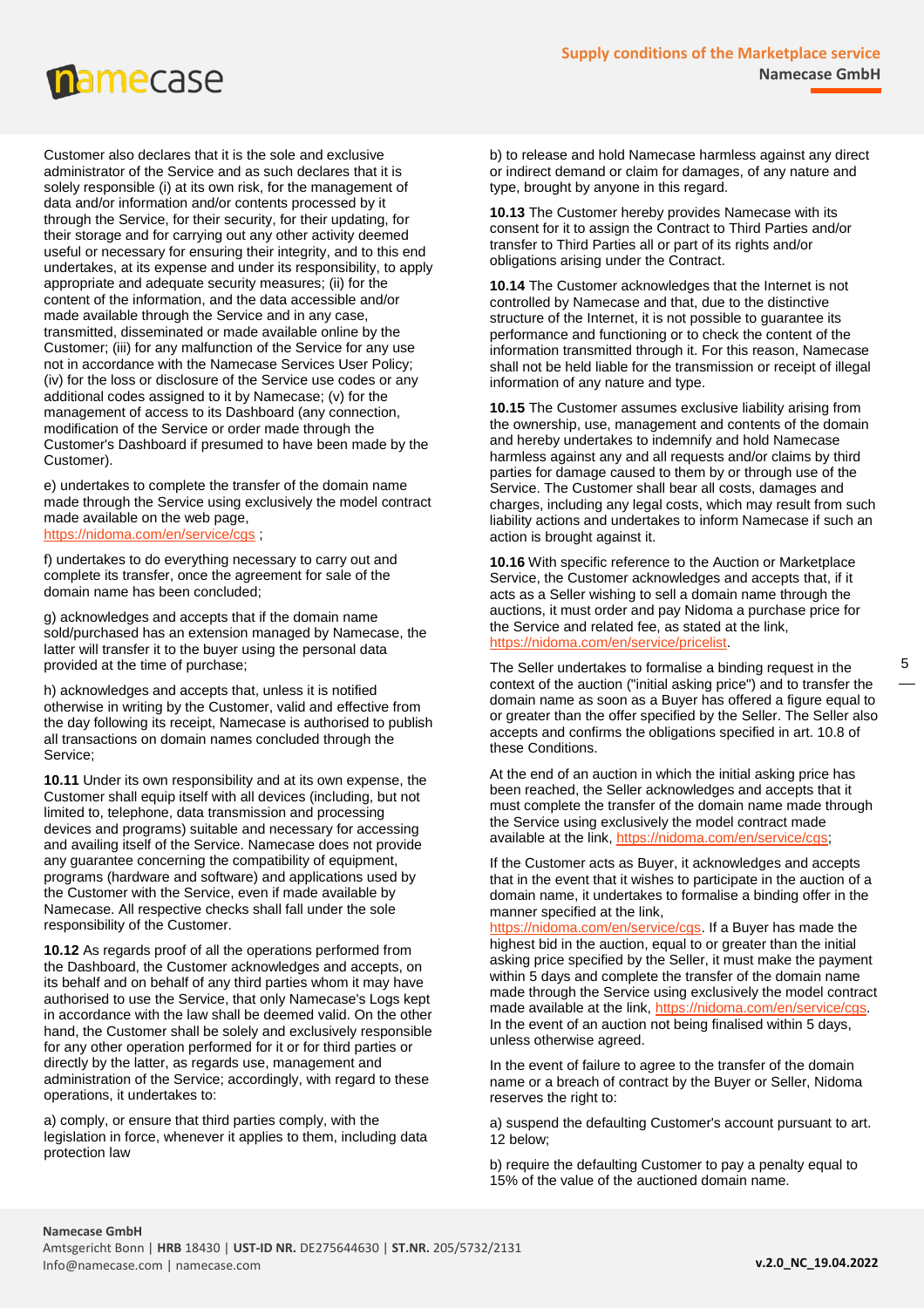

Nidoma also reserves the right to suspend the auction in the following cases:

• in accordance with the provisions of art. 12 below, unless otherwise agreed between the Parties;

• in the event of non-payment;

If the auction is not completed due to default on the part of the Buyer, Nidoma may also transmit the Buyer's data to the Seller, who may use it to request compliance with the contractual obligations assumed under the model sales contract entered into by the parties.

#### <span id="page-5-0"></span>**11. Support and Maintenance**

**11.1** Technical support is offered exclusively in accordance with the timescales and procedures stated on the website, [https://nidoma.com/en/service/howto.](https://nidoma.com/en/service/howto) In any event, the Customer is required to promptly notify Namecase of any irregularities or malfunctions that it may find with the Service. Namecase will make every reasonable effort, as soon as possible, to deal with any issues reported by the Customer.

**11.3** Namecase reserves the right to suspend or interrupt its provision of the Services in order to carry out technical maintenance. Under such circumstances, the Customer shall be notified via e-mail with an advance notice of 7 (seven) days; said notification will also specify the time period within which the service will be restored.

# <span id="page-5-1"></span>**12. Suspension of the Service**

**12.1** Notwithstanding the application of Arts. 13 and 14 below, at its discretion and without the exercise of said right being subject to challenge as non-fulfilment or breach of Contract, Namecase reserves the right to suspend or interrupt the Service, even without any notice in the event that:

a) the Customer fails to comply with or finds itself in breach of just one of the provisions contained in the Contract, including those laid down in the Namecase Services User Policy and in the Namecase Privacy Policy;

b) the Customer fails to respond, in full or in part, to Namecase's requests or in any event, its conduct is such as to raise the founded and reasonable fear that the Customer may be in breach of the Contract or liable for one or more breaches of its provisions;

c) there are valid grounds for believing that the Service is being used by unauthorised Third Parties;

d) there are cases of force majeure or circumstances that, at Namecase's sole discretion, require urgent interventions or interventions related to the resolution of security problems, danger to the entire network and/or to people or property; in this case, the Service will be restored when Namecase, at its discretion, has assessed that the causes that had led to its suspension/interruption have actually been removed or eliminated;

e) the Customer is involved, for whatever reason, in any court or out-of-court proceedings of a civil, criminal or administrative nature, and in any case in which the dispute concerns the registered domain name, its contents, the relative mailboxes or actions and conduct put in place through the domain name. In

such cases, Namecase reserves the right, at its discretion and as a mere courtesy, and therefore without assuming any obligation to the Customer or the Third Parties concerned, to renew the registration of the domain name with the competent Authority for one or more years, but maintaining the measures previously adopted. The legitimate assignee of the domain name involved in the dispute may obtain access to it, subject to paying Namecase the price of the renewal(s) performed by Namecase, pursuant to the aforementioned terms.

f) it is requested by a Court.

g) if there are justified security and/or confidentiality guarantee reasons;

h) if the Customer is using faulty or uncertified equipment, or there are malfunctions which may damage the integrity of the network and/or disrupt the Service and/or generate risks to the physical safety of people and property.

In any instance of suspension of the Service attributable to the Customer, Namecase retains the right to bring an action for compensation.

**12.2** Namecase agrees to ensure the best functioning of the system, but shall not bear any responsibility with respect to its Customers or Third Parties for delays, poor operation, suspension and/or interruption in its provision of the Service brought about by causes for which it is not responsible, including, but not limited to:

a) accidental events, catastrophic events or force majeure;

b) third-party events, including those involving a Namecase supplier;

c) malfunctioning or non-compliance of connection equipment possessed by the Customer or in any case that used by the same;

d) tampering or interference with the services or equipment by the Customer or by Third Parties not authorised by Namecase;

e) failures and malfunctioning of machines and software, whether owned by Namecase or its suppliers.

**12.3** In any instance of suspension of the Service imputable to the Customer, Namecase retains the right to bring a compensation claim for damages. During suspension of the Service, the Customer may not have access to data, information and/or content entered and/or processed by it through the Service. It is hereby understood that, in such cases, Namecase shall not be liable for any loss, damage or harm suffered and/or to be suffered by the Customer and/or by Third Parties, whether direct or indirect, foreseeable or unforeseeable, including, but not limited to, financial/economic losses, business losses, lost revenues and lost profits and/or loss of goodwill; accordingly, the Customer acknowledges and accepts that nothing may be claimed from Namecase by way of compensation, indemnity, reimbursement or for any other purpose.

# <span id="page-5-2"></span>**13. Withdrawal**

**13.1** Whether or not acting as a "consumer", identified, pursuant to the relevant legislation in force, as a natural person who acts for purposes not related to his/her own business or professional activities, the Customer will always be entitled to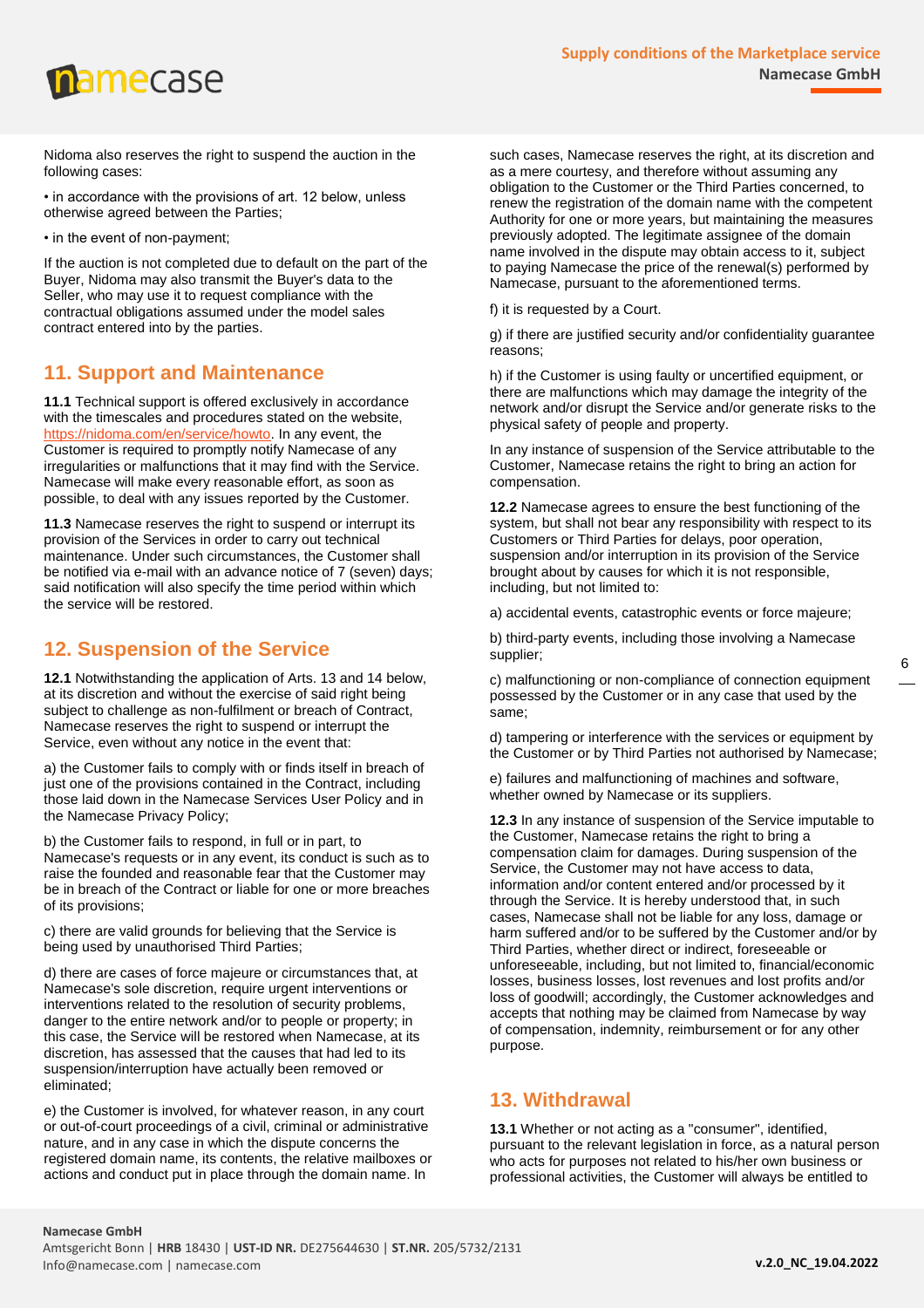

withdraw from the Contract at any time, without any penalty and without stating its reasons, by sending written notice to Namecase GmbH, based in Wilhelmstrasse 27, 53111 Bonn, Germany.

This notification may also be sent by email to [support@nidoma.com.](mailto:support@nidoma.com) Withdrawal will be effective from the date of Namecase's receipt of said notification, authorising Namecase to deactivate the Service.

**13.2** Namecase reserves the right to withdraw from the Contract at any time and without being required to state its reasons, by notifying the Customer in writing, giving at least 15 (fifteen) days' notice, except in cases in which

(i) force majeure events arise;

(ii) the Customer is registered in the list of protests, is declared insolvent or has been admitted to or placed under bankruptcy proceedings;

(iii) it is for any reason in breach of its obligations towards Namecase, also with regard to Contracts other than this one;

in connection with which Namecase reserves the right to withdraw from the contract with immediate effect.

**13.3** At the end of the period stated above, the Contract shall be understood to have ended or to have been terminated and Namecase may deactivate the Service at any time without further notice. In any event, any further liability on Namecase's part for exercising the right of withdrawal and/or for loss of use of the Service by the Customer or the ensuing right of the latter to demand any other reimbursement, compensation or damages of any type and kind shall remain expressly ruled out.

## <span id="page-6-0"></span>**14. Express termination clause – Termination due to non-fulfilment – Termination conditions**

**14.1** Without prejudice to the terms of other clauses of the Contract, it shall be deemed to have been automatically terminated, in accordance with the law and with immediate effect, if the Customer:

a) breaches the obligations provided for in Articles 10, 16 and 17 of the Supply Conditions as well as the provisions of the documents to which they refer; or

b) breaches the Namecase Services User Policy;

c) engages in any unlawful activity when using the Service;

d) wholly or partially assigns the Contract to third parties, without Namecase's prior written consent.

**14.2** In addition, in the event of a failure to comply with the obligations stated in the Contract, Namecase reserves the right, at any time, to send the Customer formal notice within 15 (fifteen) days of receipt of a registered letter with confirmation of receipt.

**14.3** In the event of the cases provided for under this article, as of the date of termination of the Contract, the Service shall be deactivated without prior notice. In this case, the Customer acknowledges and accepts that Namecase shall be entitled to charge the Customer for any additional cost it may be required

to incur, notwithstanding its right to compensation for any damage suffered.

# <span id="page-6-1"></span>**15. Amendments to the Contract and/or to Namecase Policies**

**15.1** The Customer acknowledges and agrees that the Service covered by the Contract is characterised by constantly changing technology; for these reasons, Namecase reserves the right to improve the technical and economic features of the Service and the instruments related to it and to amend the terms of the Contract at any time, even after its signature, without this giving rise to any obligations of any kind for the Customer.

**15.2** If, even in the case of circumstances not dependent on Namecase (including, but not limited to, an increase in the costs relating to electric energy, changes to current legislation or measures and/or regulations introduced by the relevant Authority, involving greater costs to be borne by Namecase, etc.), the factors used as a basis for formulating the economic and/or contractual conditions for provision of the Service change, Namecase reserves the right to change said conditions unilaterally, including, but not limited to, the consideration, collection fees, billing frequency or payment terms and procedures, informing the Customer thereof in writing, giving 30 (thirty) days' notice. Should the Customer not wish to accept the aforementioned changes, including those concerning fees, it may exercise the right to withdraw from the Contract in a written communication to be sent by registered mail to Namecase GmbH, with registered office in Wilhelmstrasse 27, 53111 Bonn, Germany. If the Customer fails to exercise the right of withdrawal within the terms and in the manner indicated above, the amendments shall be deemed to have been known and definitively accepted by the said Customer.

**15.3** Notwithstanding the above, Namecase may change the technical features, systems or resources as a result of normal technological developments in hardware and software components, guaranteeing for the Customer the same functionality.

**15.4** Should Namecase make any technical or financial changes that worsen or increase performance and/or pricing or alter any part of the contractual conditions, the Customer shall be informed of said changes by email or publication on the website, http://nidoma.com. The aforementioned changes shall enter into effect thirty (thirty) days after the date of their communication. Within the same time period, the Customer may exercise the right to withdraw from the contract by means of a written notification to be sent by registered mail, with confirmation of receipt, to Namecase GmbH, with registered office at Wilhelmstrasse 27, 53111 Bonn, Germany.

If the Customer fails to exercise the right of withdrawal within the terms and in the manner indicated above, the amendments shall be deemed to have been known and definitively accepted by the said Customer. Notwithstanding the above, Namecase may change the technical features, systems or resources as a result of the normal technological development of hardware and software components, thereby guaranteeing for the Customer the same functionality.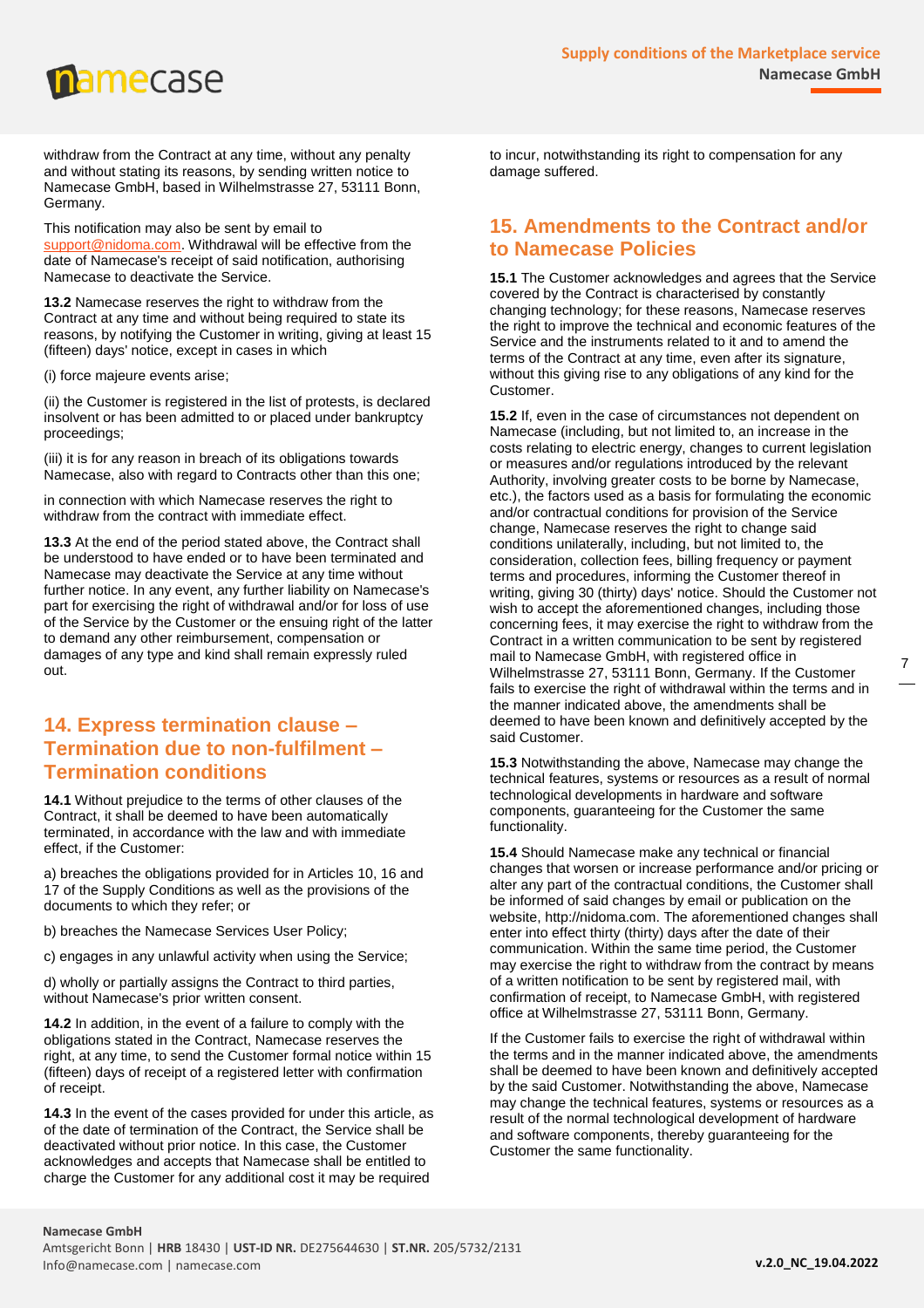

**15.5** Namecase reserves the right to amend the Namecase Services User Policy and the Namecase Privacy Policy at any time as a result of the requirements referred to in paragraph 1 above or in compliance with the provisions of law; also in this case the Customer may exercise the rights provided for in paragraph 2 above.

# <span id="page-7-0"></span>**16. Copyright and licences**

**16.1** The Customer is required to use the Service in accordance with Namecase's intellectual and/or industrial property rights as laid down in the Namecase Services User Policy. Software packages, like any other copyright or other intellectual property right, are the exclusive property of Namecase and/or its assignors; therefore, the Customer shall not acquire any right or entitlement in this regard, and shall only be entitled to use them during the term of the Contract.

**16.2** In the case of licences provided by third-party suppliers through Namecase, the Customer acknowledges that it has examined the terms and agrees to use the software in accordance with the procedures specified on the respective websites exclusively for its own personal use. The Customer undertakes to accept and comply with the terms of these licences. The Customer declares that it is aware that the Licences apply between the Customer and the holder of the copyright thereon with the exclusion of any liability on the part of Namecase.

# <span id="page-7-1"></span>**17. Security of information**

The Customer hereby agrees not to disclose or make in any way available to third parties the confidential information known or handled in connection with the performance and/or application of the Contract in the absence of Namecase's specific written consent.

# <span id="page-7-2"></span>**18. Final provisions**

**18.1** The Contract shall supersede and replace any previous agreement that may have been entered into between Namecase and the Customer that can be traced back for any reason to the same Access Credentials regarding the Service and shall constitute the final and complete expression of the agreements entered into between the Parties on this subject. No amendment, footnote or clause howsoever added to this Contract shall be valid and effective between the Parties unless specifically and expressly approved in writing by both parties. In the event of special agreements with the Customer, these must be drawn up in writing and will constitute an addendum to these conditions.

**18.2** Under no circumstance may any breaches and/or conduct by the Customer that differ with respect to the Contract be considered as exceptions thereto or tacit acceptance thereof, even if not contested by Namecase. Any failure by Namecase to exercise or enforce any right or clause of this Contract shall not constitute a waiver of those rights or clauses.

**18.3** Unless expressly stated otherwise in the Contract, Namecase may send all notifications to the Customer by hand, by e-mail, whether certified or not, by registered mail with

confirmation of receipt, or by ordinary mail to the addresses specified by the Customer at the order stage; consequently, such notifications shall be regarded as known by the latter. Any changes to the Customer's addresses and details, including the address and email details provided at the order phase that are not notified to Namecase in accordance with the procedures set forth in the Contract shall not constitute grounds for a complaint.

**18.4** With the exception of the cases specifically set forth in the Contract, all notifications that the Customer intends to send to Namecase relating to the Contract, including support requests, shall be sent by means of a ticket through the reserved area

**18.5** The Contract entered into with the Customer shall be sent by email, kept in the Supplier's computer systems and shall be sent to the Customer upon request in the manner stated in art. 18.4 above.

**18.6** Any total or partial ineffectiveness and/or invalidity of one or more clauses of the Contract shall not result in the invalidity of the others, which shall be deemed to be fully valid and effective.

**18.7** The Customer acknowledges and accepts that Namecase may in any form communicate to third parties and/or disclose the details relating to the Contract (including, but not limited to: its purpose, its term, the Customer' name) as commercial information for the promotion of its own products or services.

**18.8** Relations between Namecase and the Customer established under the Contract may not be understood as agency, representation, collaboration or association agreements or other similar or equivalent contractual forms.

**18.9** The Customer undertakes not to assign the Contract to third parties without Namecase's prior written permission.

# <span id="page-7-3"></span>**19. Complaints**

Any complaints concerning the supply of the Service shall be sent to:

Namecase GmbH

Wilhelmstrasse 27

53111 Bonn - Germany

by registered letter with confirmation of receipt, or sent by means of a Namecase support service ticket, within and no later than 7 (seven) days from the time when the subject of the claim occurred. Namecase shall investigate the complaint and shall provide a written answer within 30 (thirty) days of its receipt. In the event of complaints due to particularly complex circumstances, which do not permit a full reply within the time limits referred to above, Namecase will notify the Customer of progress with the case within the afore-mentioned times.

#### <span id="page-7-4"></span>**20. Extended validity**

This clause, the other clauses of these Conditions set out below as well as the provisions laid down in documents to which reference is made in these clauses shall continue to be valid and effective between the Parties even after the